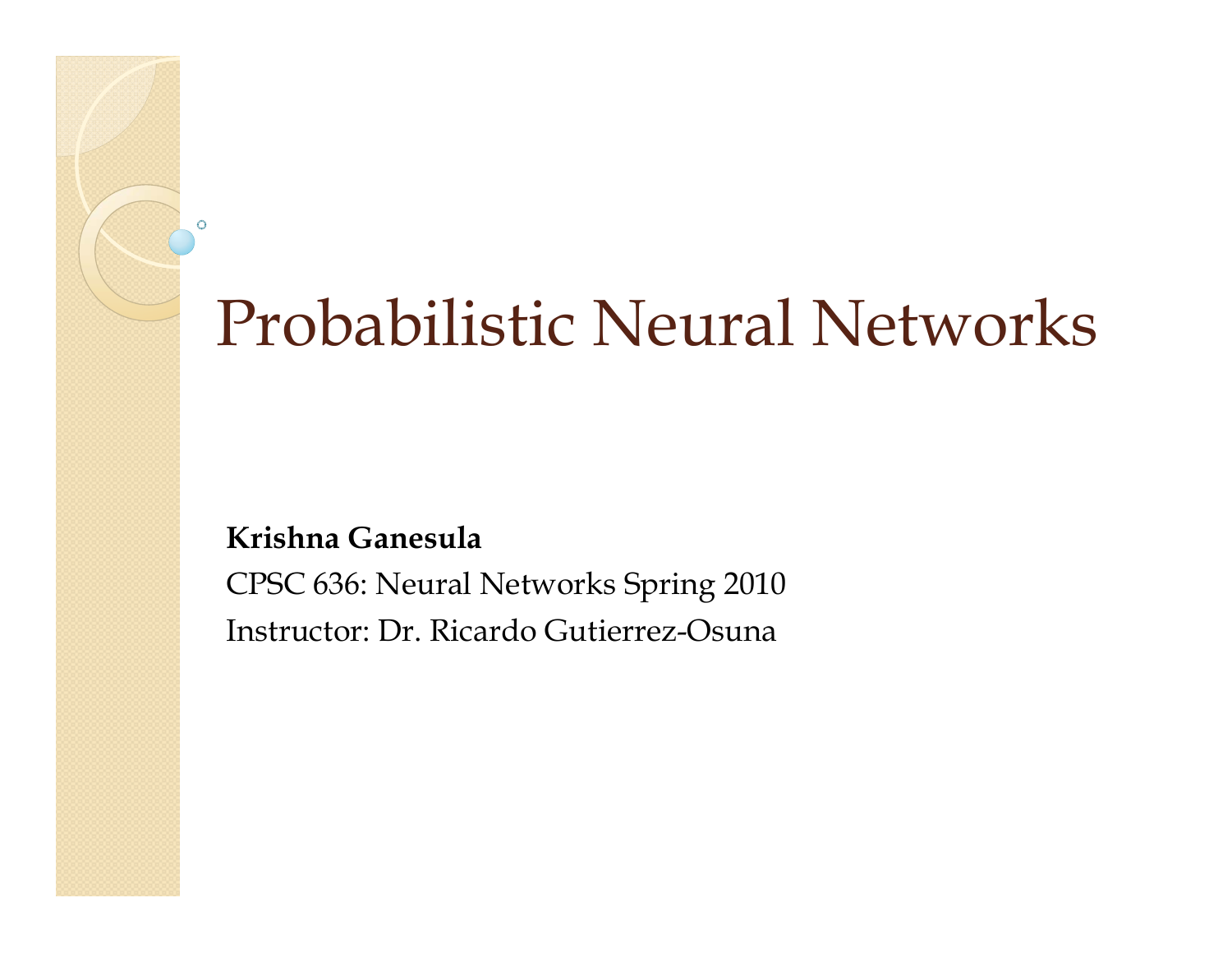## Outline

 $\circ$ 

- Context and Problem
- Bayesian Strategy
- Probabilistic Neural Network
- $\bullet$ Comparison and Analysis
- Recent Work and Conclusions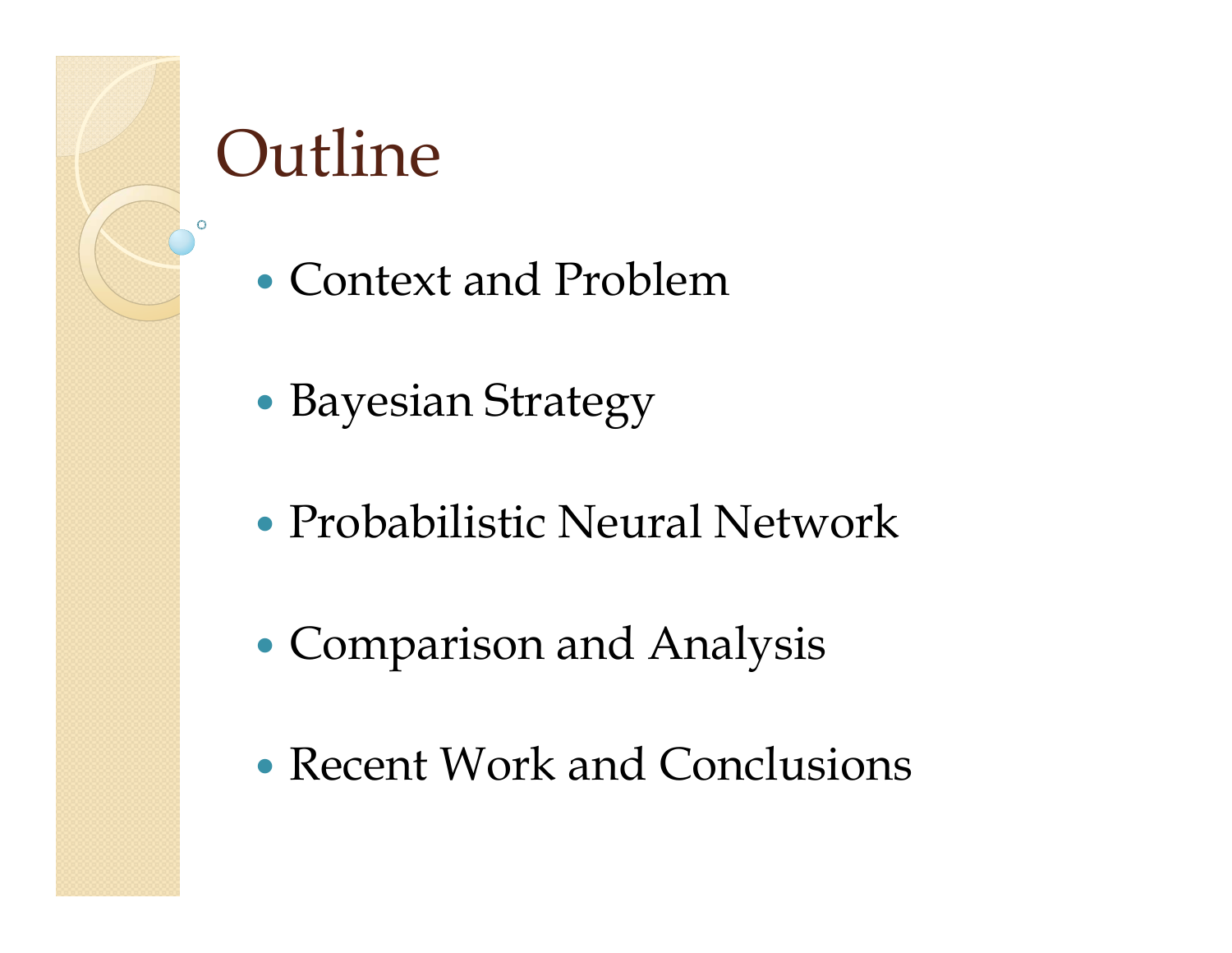### **Context**

 $\circ$ 

Author – Dr. Donald F. Specht *Lockheed Missiles & Space Company, Inc.*

Published in 1989-90 *Neural Networks - Volume 3*

*Radial Basis Function (RBF) Networks and Bidirectional Associative Memory ( ) BAM Networks were proposed about the same time.*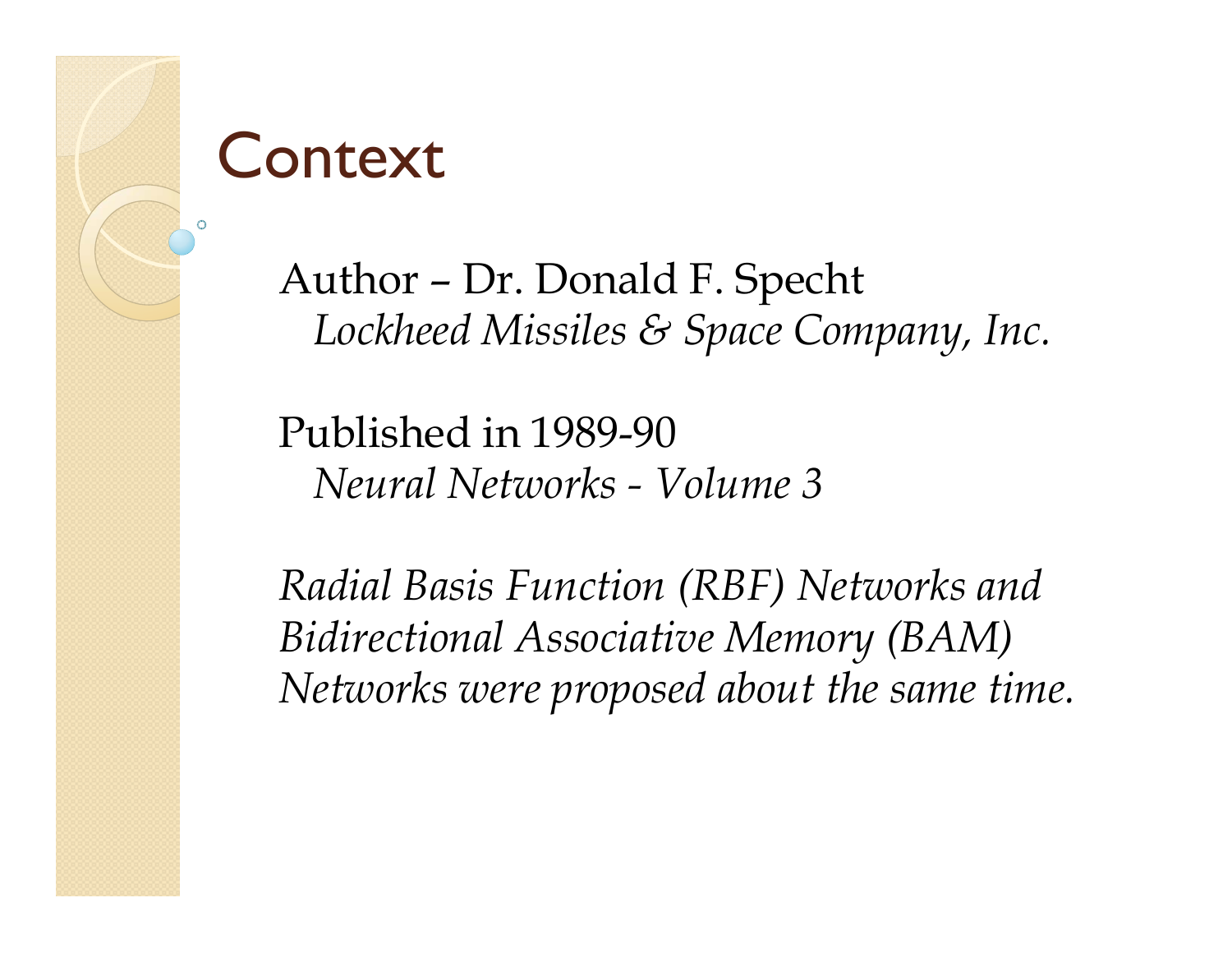### Example – Cancer Diagnosis

*Prior Info –*

 $\circ$ 

 $(Pulse → a, Blood pressure → b, N samples, 1 ≤ i ≤ N)$ 

Past Scores  $X_i = (x_i(a), x_i(b))$ True Diagnosis **di**

*Task –*

New score  $X = (x(a), x(b))$ Predict **d** (?)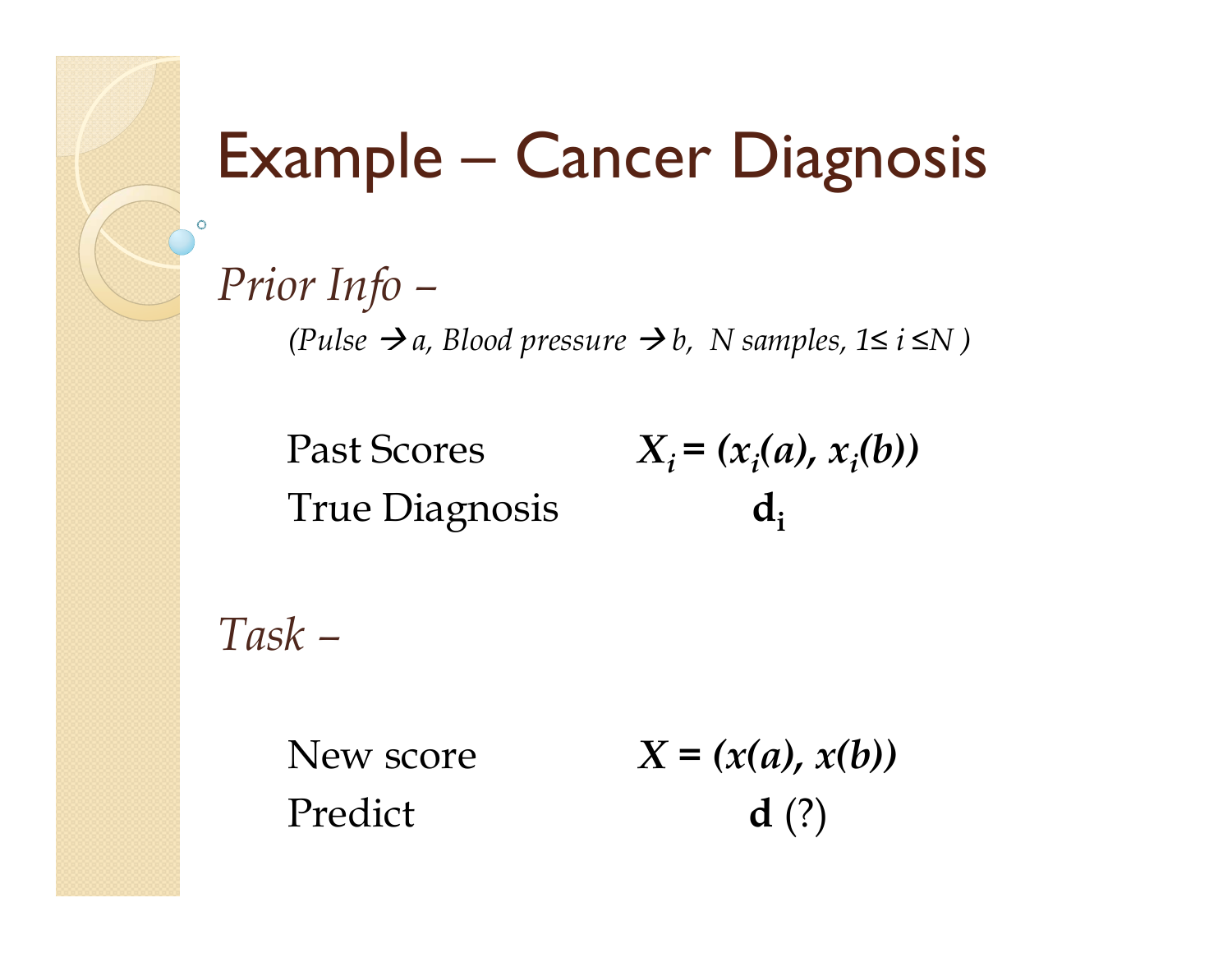

#### KNN  $(1NN \rightarrow [-], 9NN \rightarrow [+])$

Diagnosis

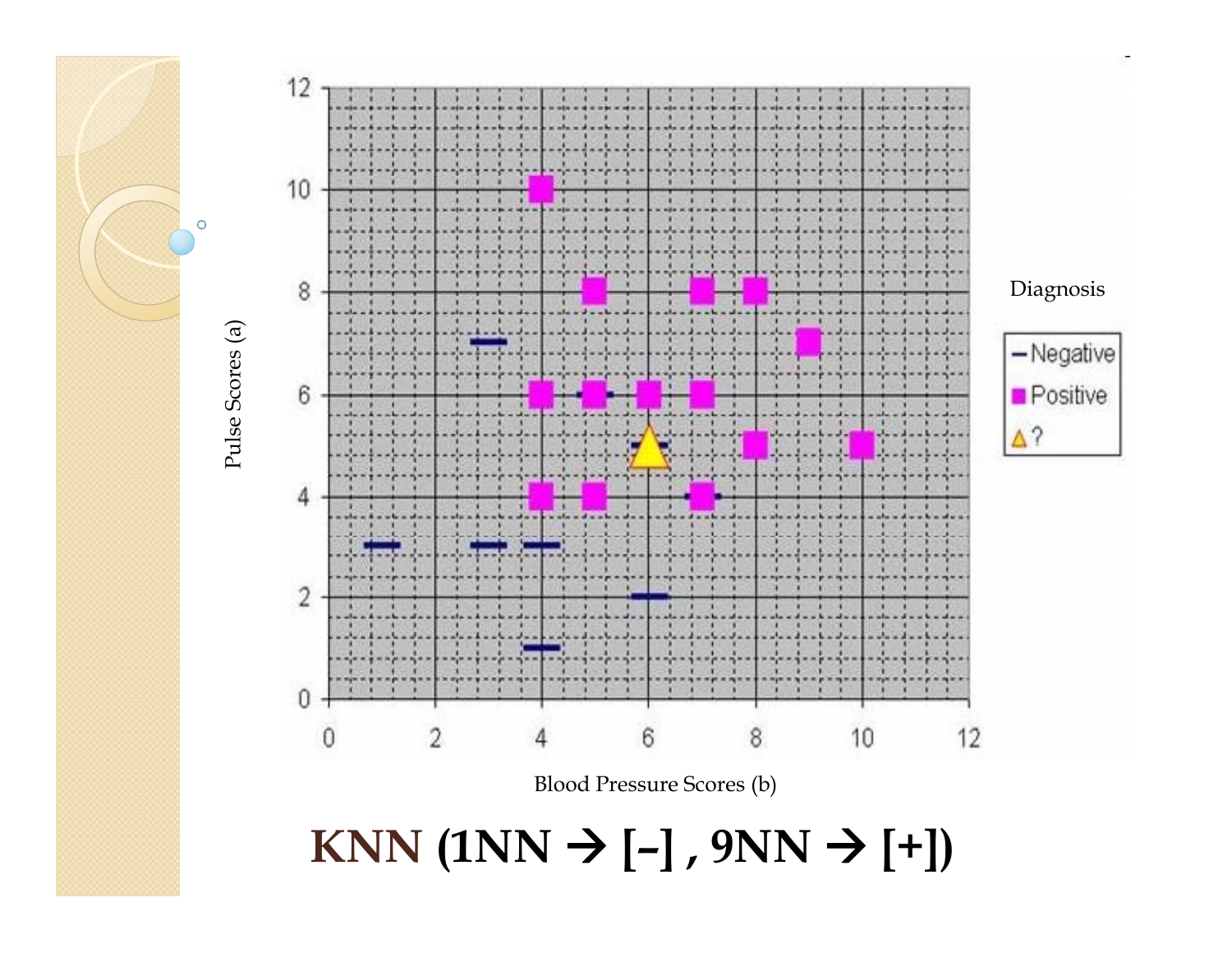### **Probability Density Function (PDF)**



#### **Parametric PDF**

- Assume the PDF is Gaussian as above.
- Find  $f(X)$ ,  $f_{[+]}(X) > f_{[-]}(X)$  =>  $X \in [+]$

But the underlying distribution isn't always normal.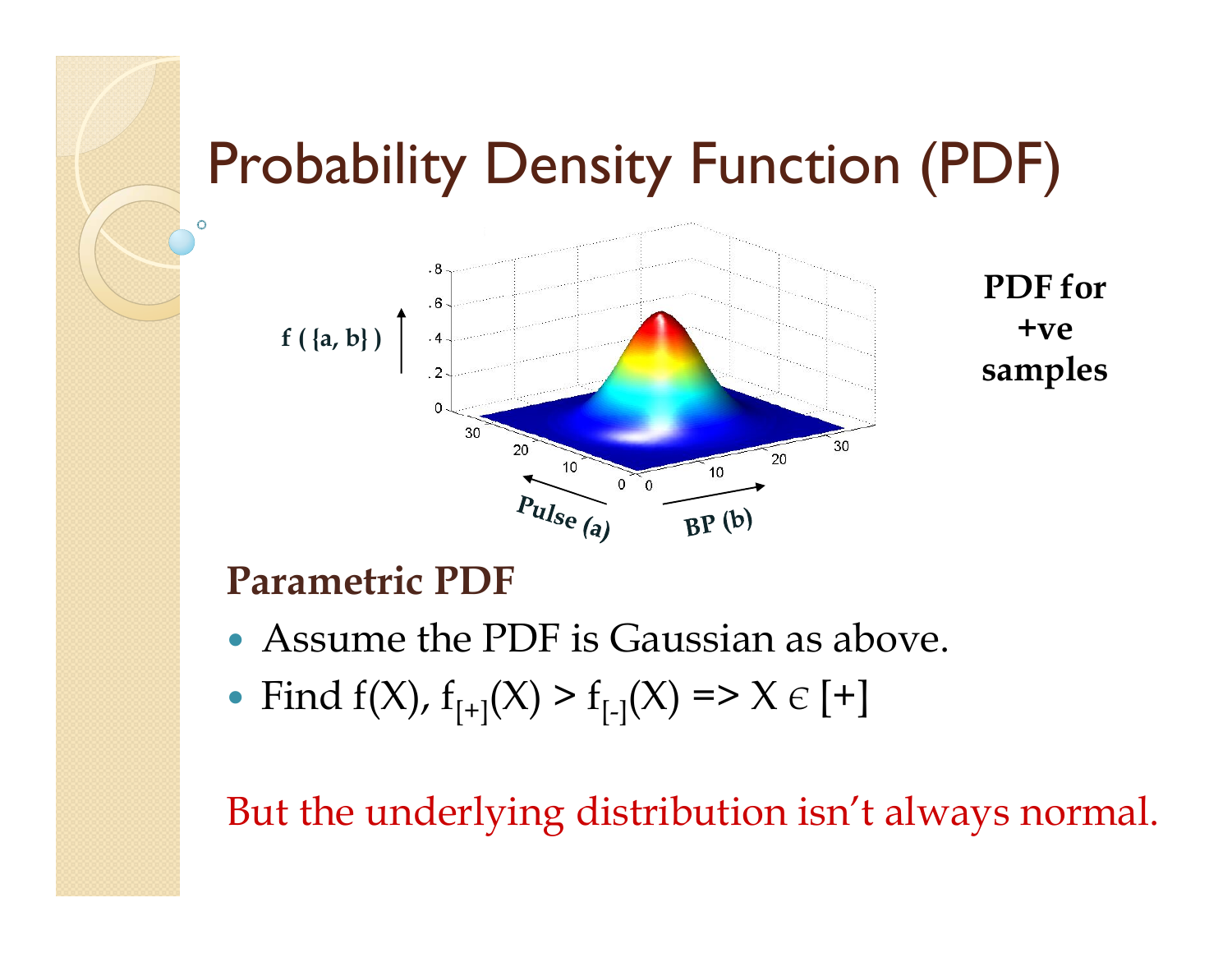#### Kernel Density Estimation (Parzen Window)



$$
\widehat{f_h}(x) = \frac{1}{nh} \sum_{i=1}^n K\left(\frac{x - x_i}{h}\right)
$$

*K*  Æ *kernel (weight) function h*  Æ *smoothing parameter* 

(Probability distribution of X is continuous)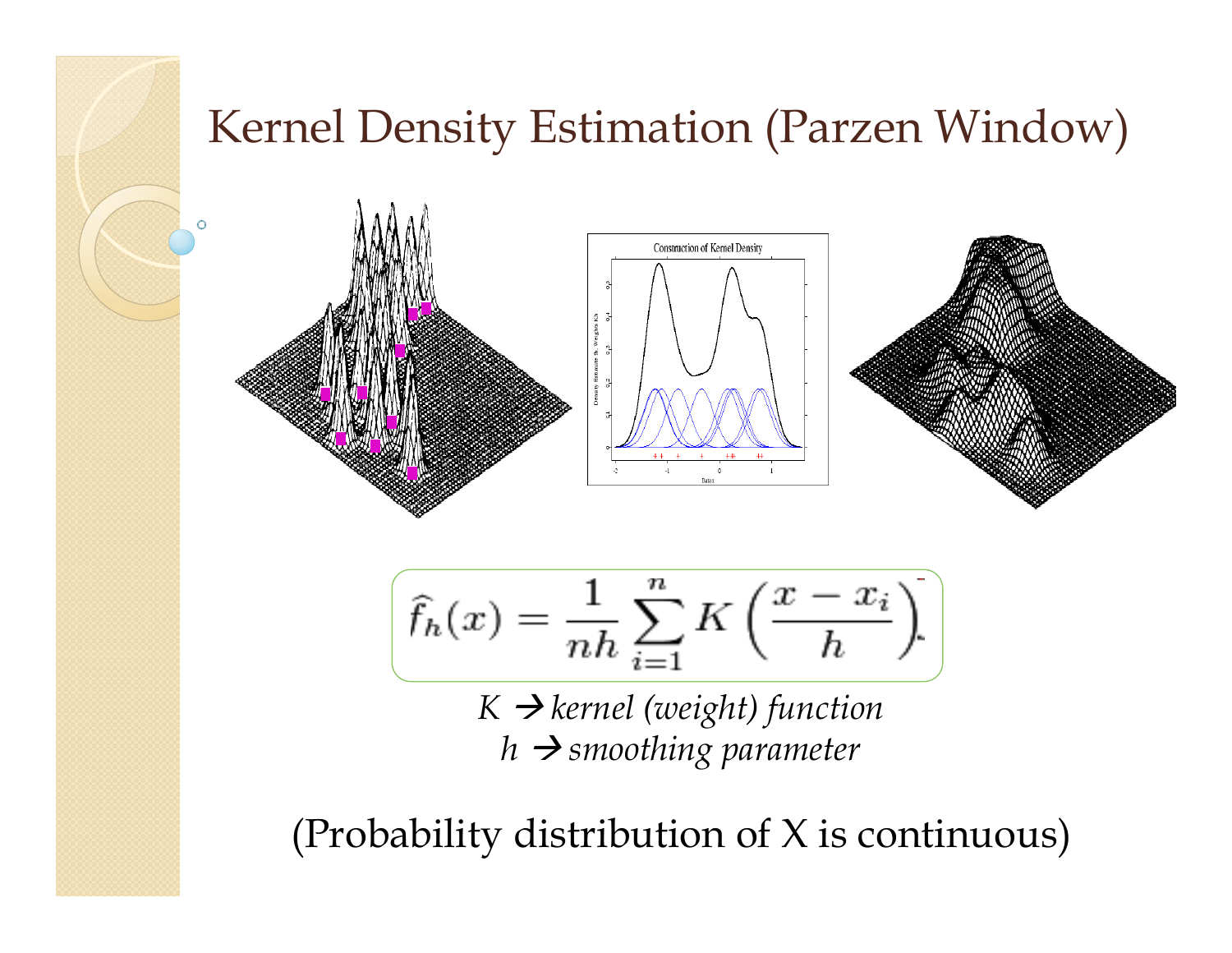## Kernel (Weight)  $\rightarrow$  Gaussian

$$
f(X) = \frac{1}{(2\pi)^{p/2} \sigma^p} \frac{1}{m} \sum_{i=1}^m \exp\left[-\frac{(X-X_i)^t (X-X_i)}{2\sigma^2} i \cdot \frac{1}{2}\right]
$$

where

 $\circ$ 

 $X^{}_{i}$  =  $i^{}_{th}$  training sample from category [+]  $\,$ *σ = smoothing parameter m = number of training samples*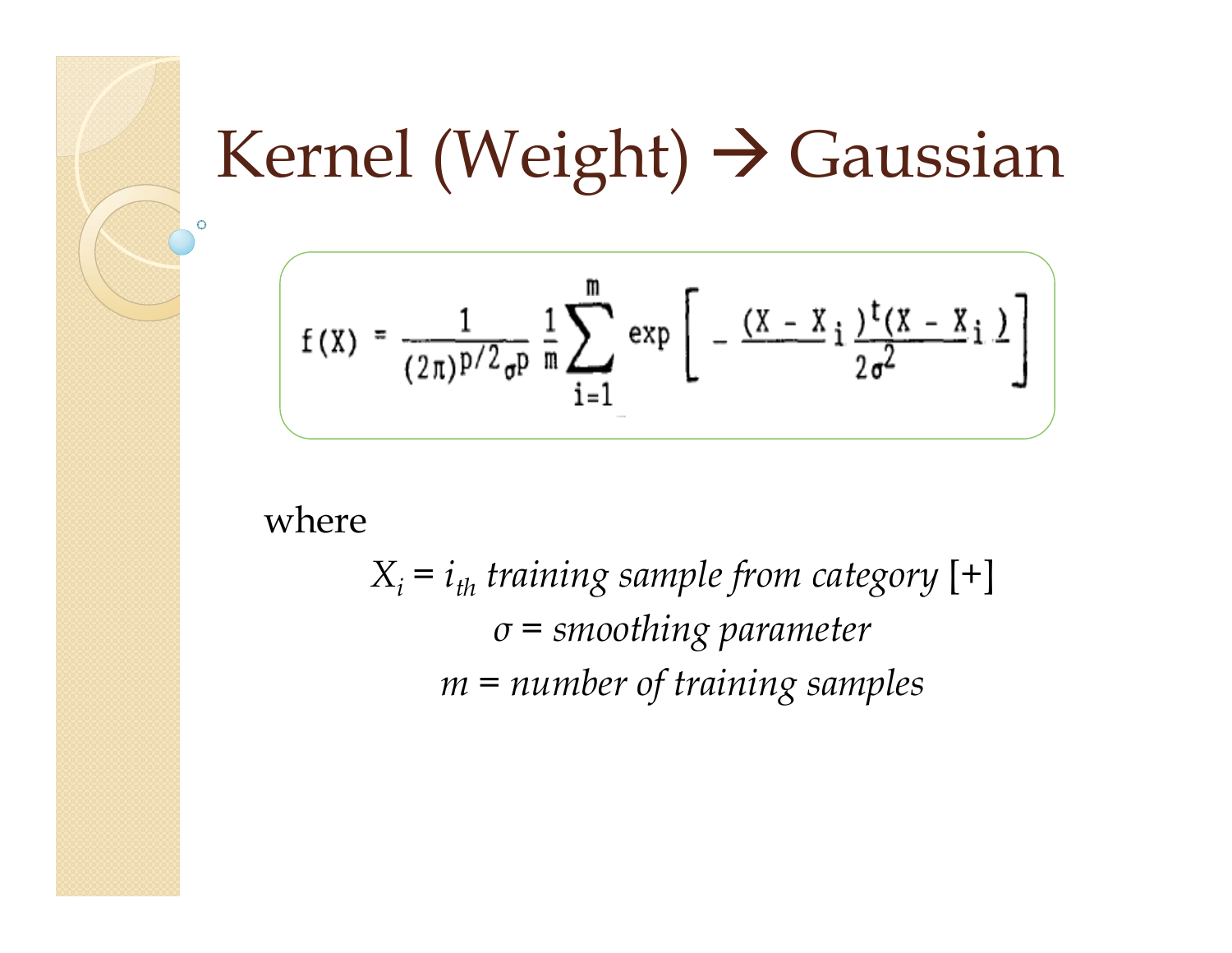# Is  $f(X)$  enough?

Prior Probabilities (P<sub>[+]</sub>, P<sub>[-]</sub>)

- $\bullet$  Sample Inconsistenc y Misclassification (  $\text{L}_{\text{\tiny{[+]}}}$  ,  $\text{L}_{\text{\tiny{[-]}}})$
- $\bullet$ Account for serious mistakes

#### **X**  *Є* **[+]**  Ù  $P_{[+]} L_{[+]} f_{[+]}(X) > P_{[-]}$  $\mathbf{L}_{\left[ \text{-}\right] }$  $\mathbf{f}_{[-]}\mathbf{(X)}$

where

 $\circ$ 

 $f_{[+]}(X)$  *is the PDF values for*  $[+]$  *samples*  $\mathrm{L}_{[+]}$  is the loss function for the decision  $\mathrm{X} \in [+]$  when  $\mathrm{X} \in [-]$ . p[+] *is the prior probability of positive diagnosis*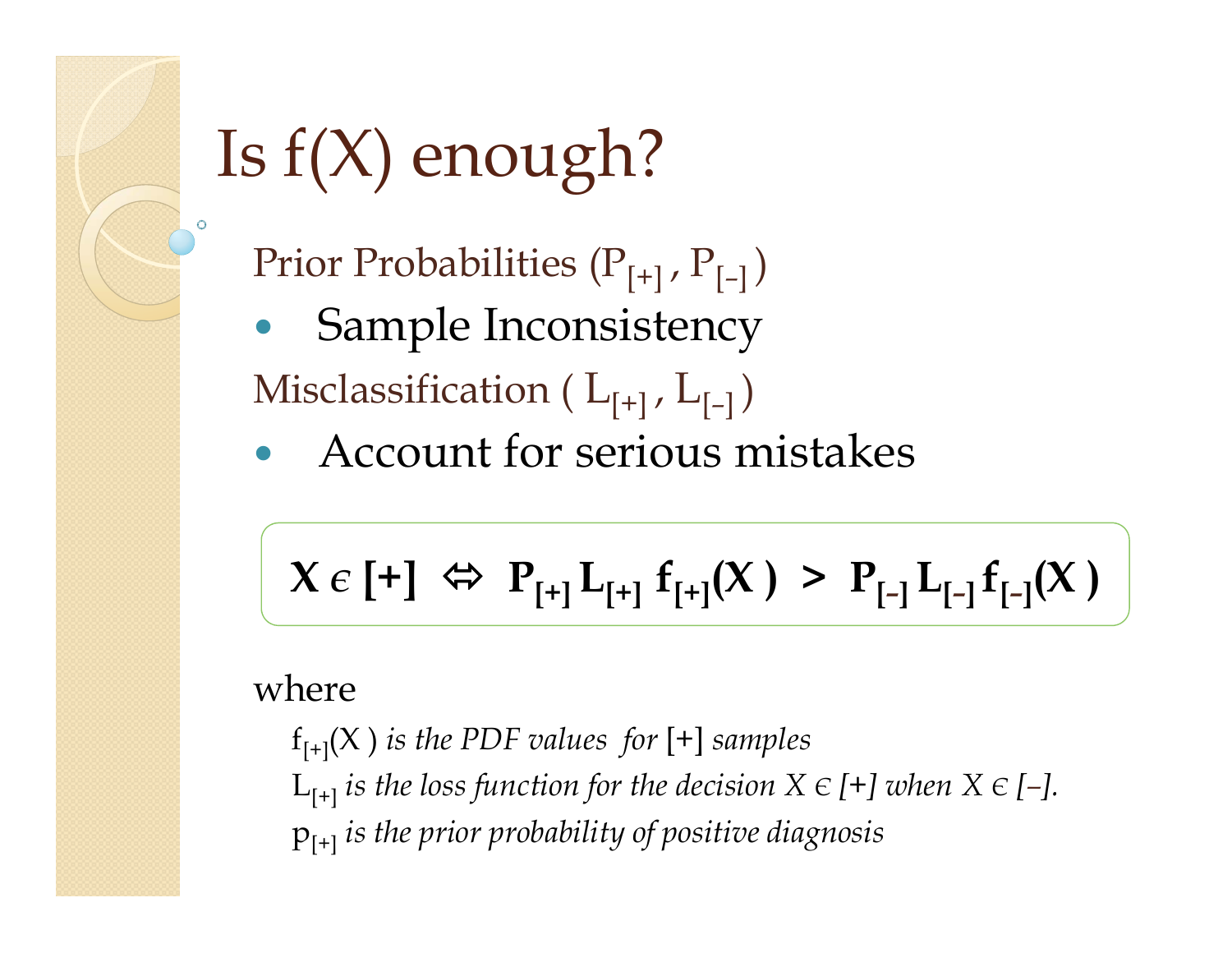### Probabilistic Neural Networks Architecture

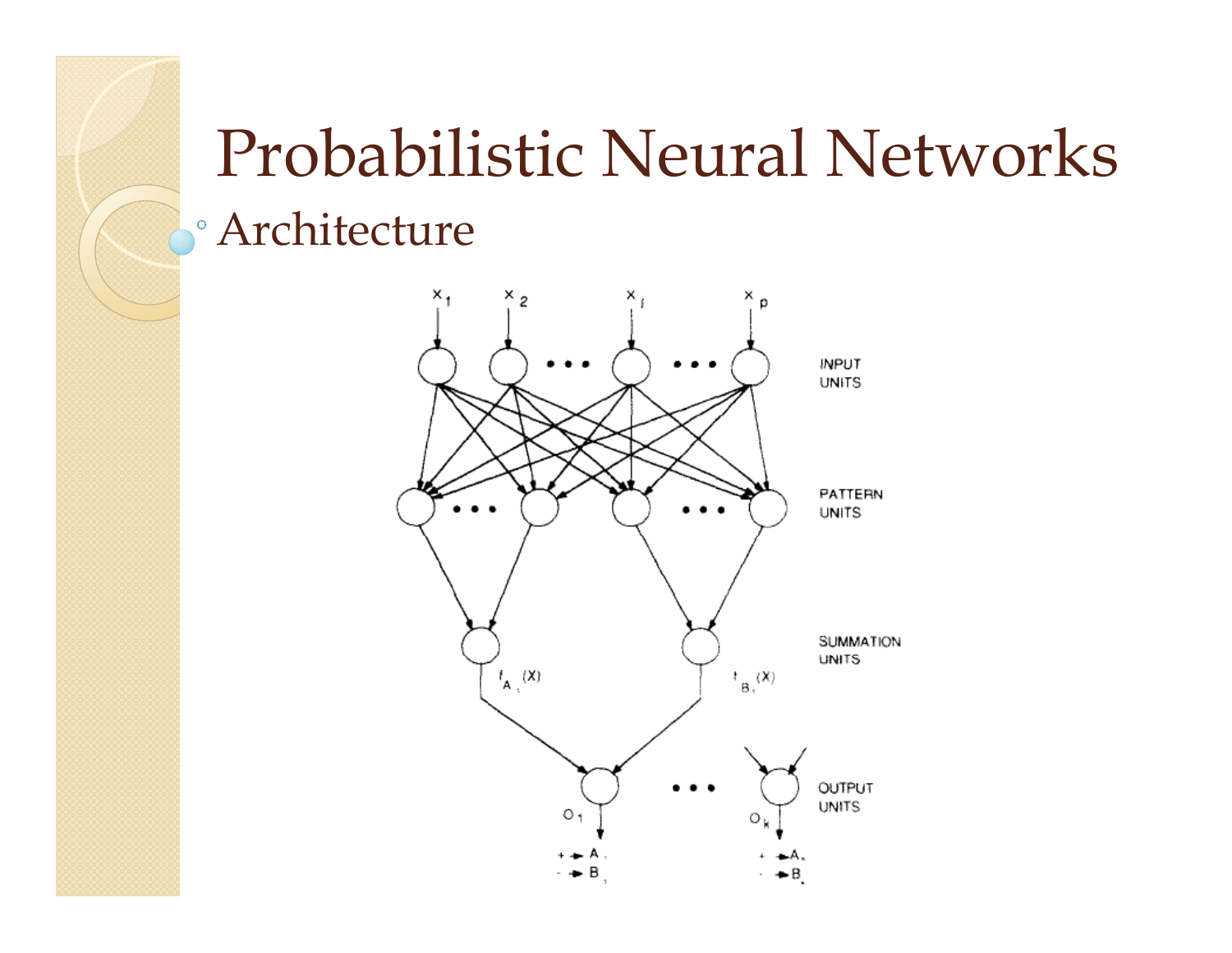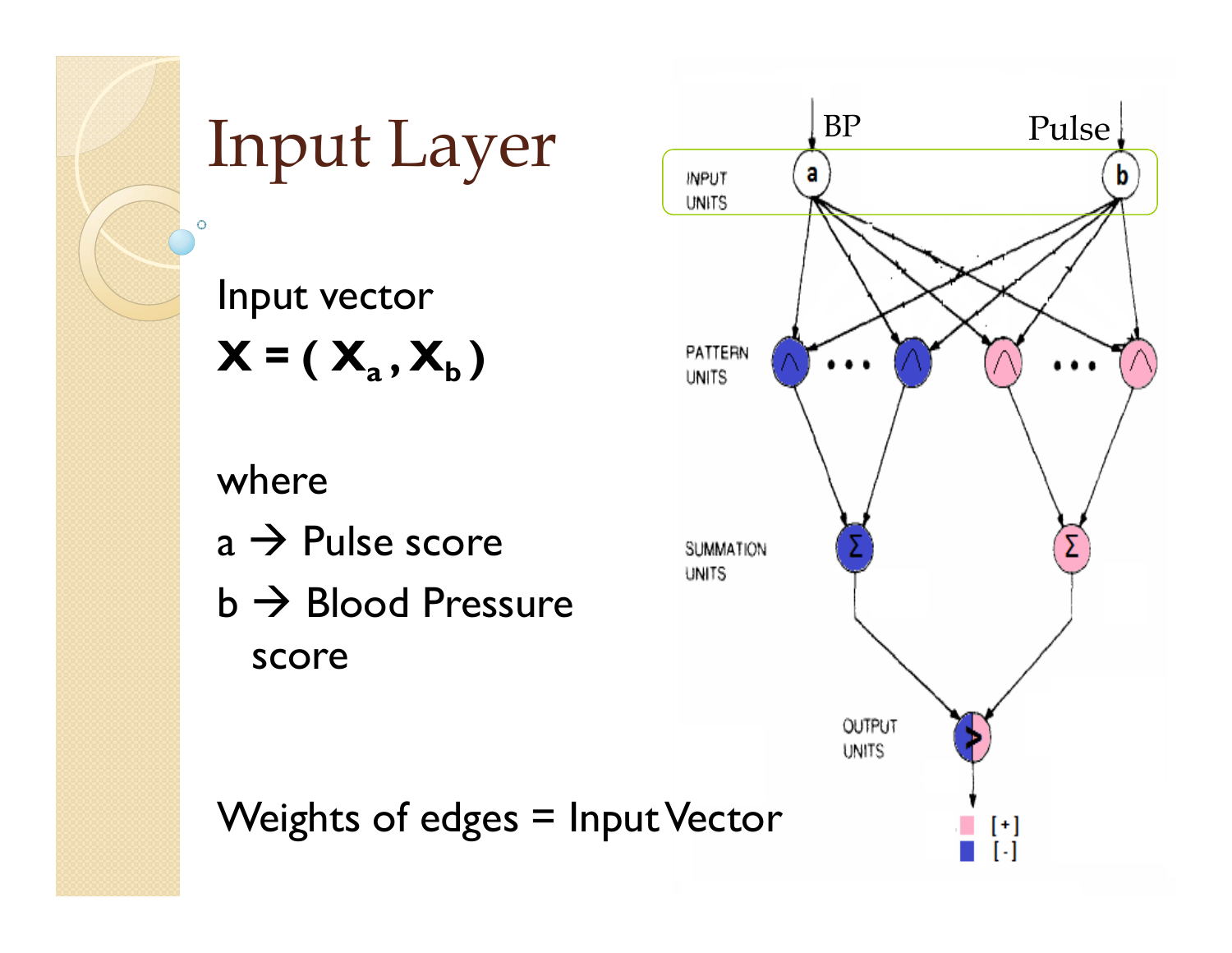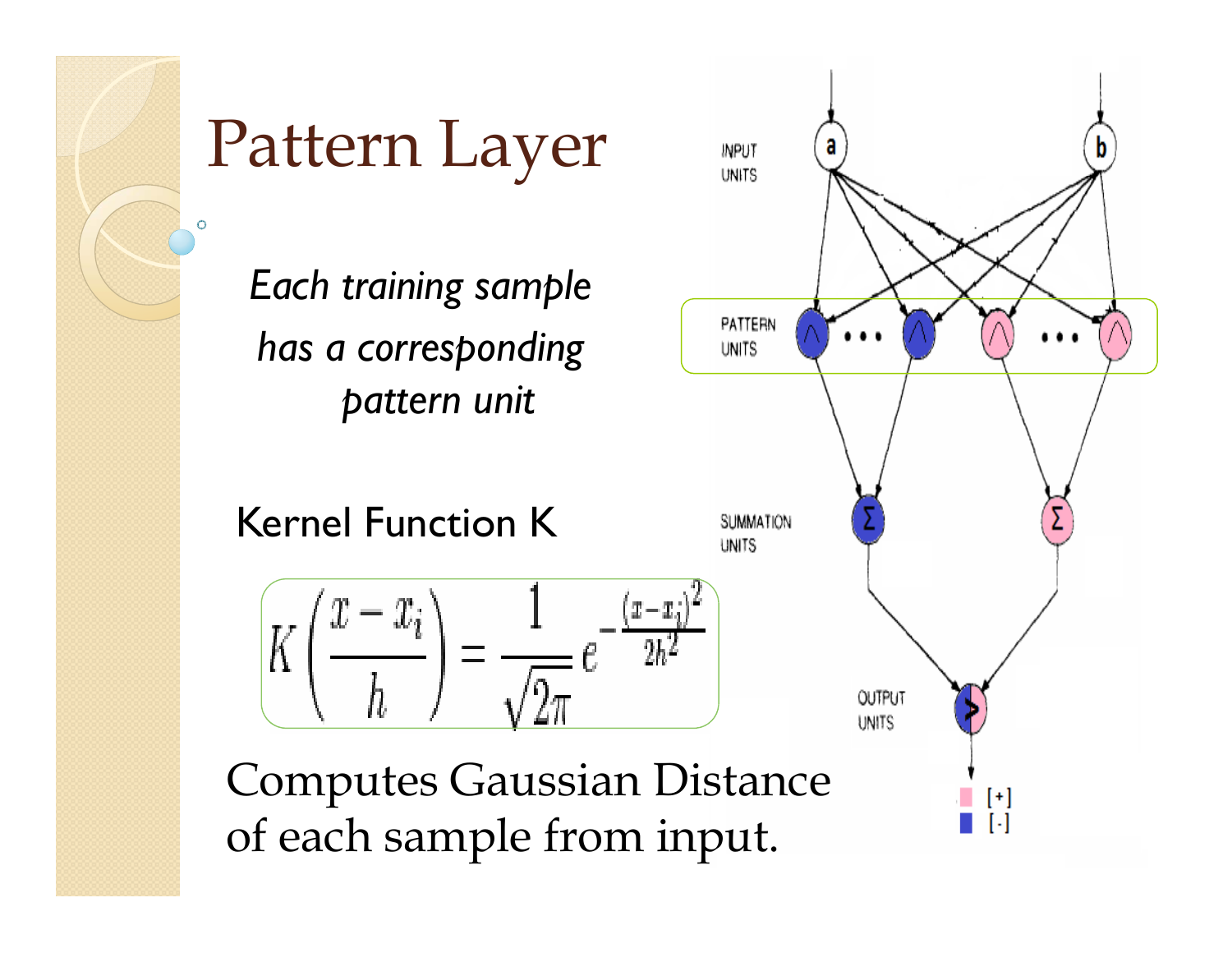### **Summation Layer**

Each category has a corresponding summation unit

 $\circ$ 

Only connected to pattern units of same category

Sums up kernel functions of connected pattern units  $- f(X)$ 

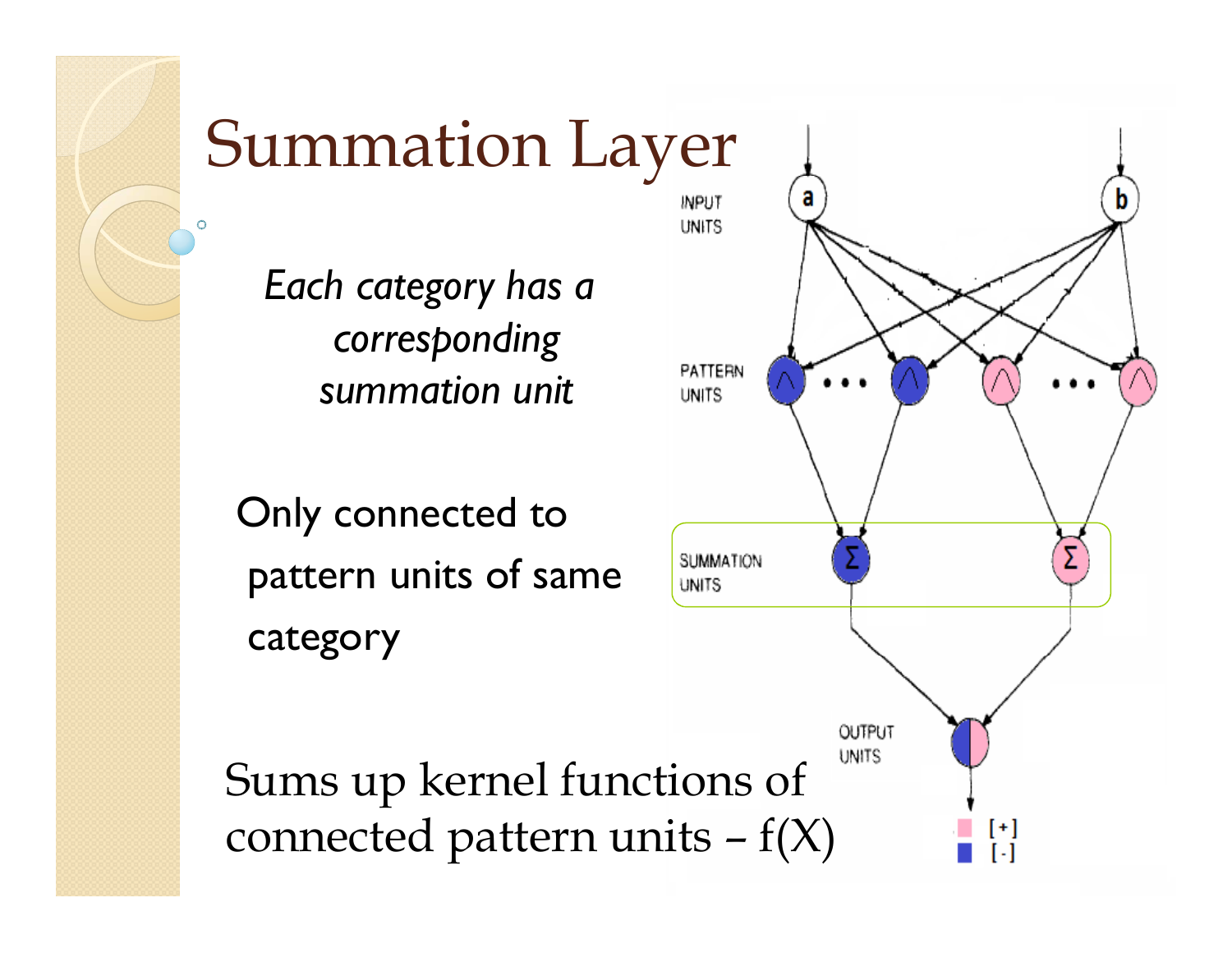## Output Layer

 $\circ$ 

*In this case we have binary output for t t i two ca tegor ies.*

Prior probability and loss figures are added to the PDF as a weight

$$
C = -\frac{P_{[-1}L_{[-]}}{P_{[+]}L_{[+]}} \times \frac{N_{[+]}}{N_{[-]}}
$$



For proportional training C is ratio of losses. In case of no losses weget an inverter  $C = -1$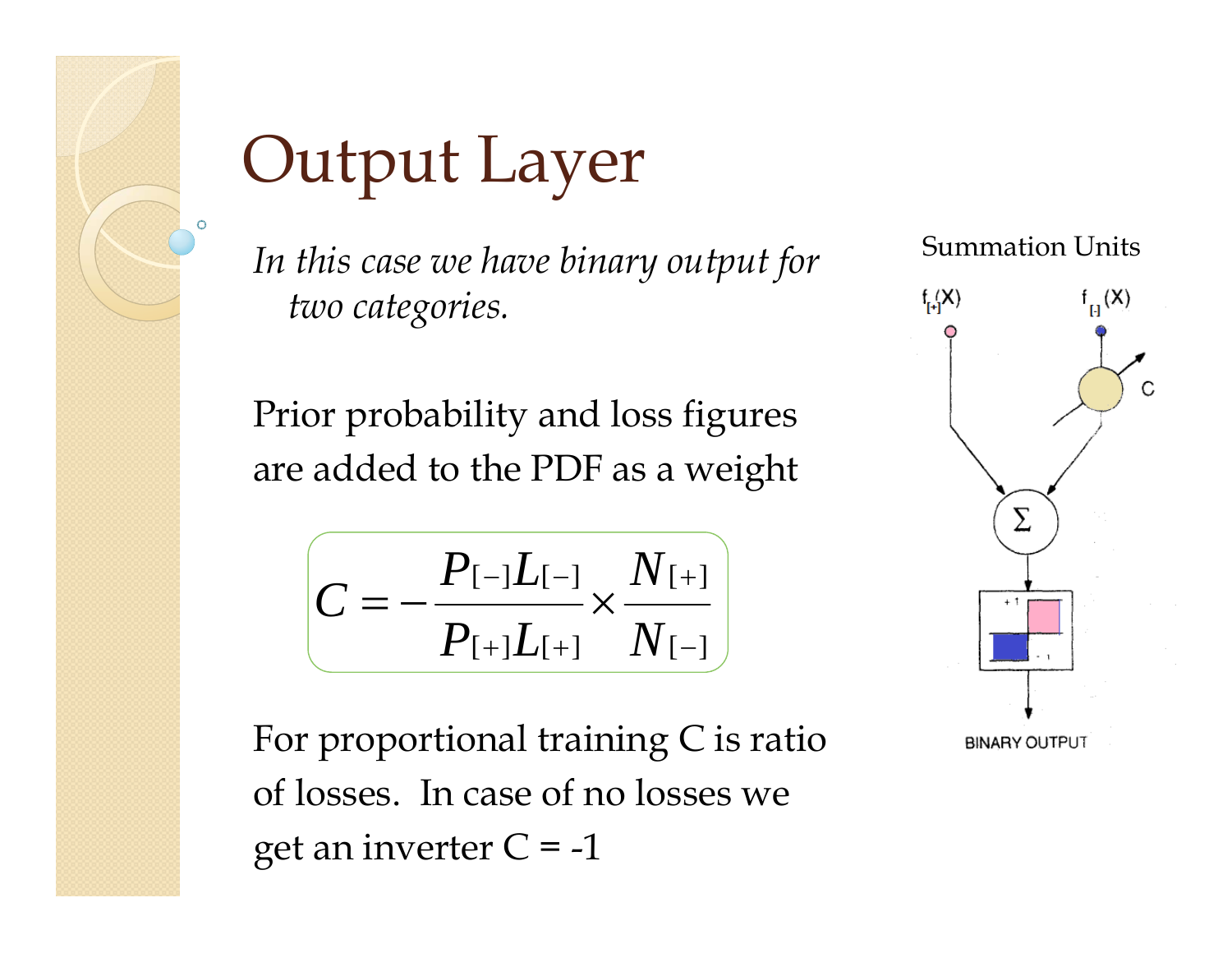# Comparing with MLPs

#### Advantages

 $\circ$ 

- $\bullet$ Virtually no time consumed to train.
- Relatively sensitive to outliers.
- $\bullet$ Can generate probability scores.
- $\bullet$ Can approach Bayes optimal.

#### Disadvantages

- $\bullet$ Testing time is long for a new sample.
- Needs lot of memory for training data.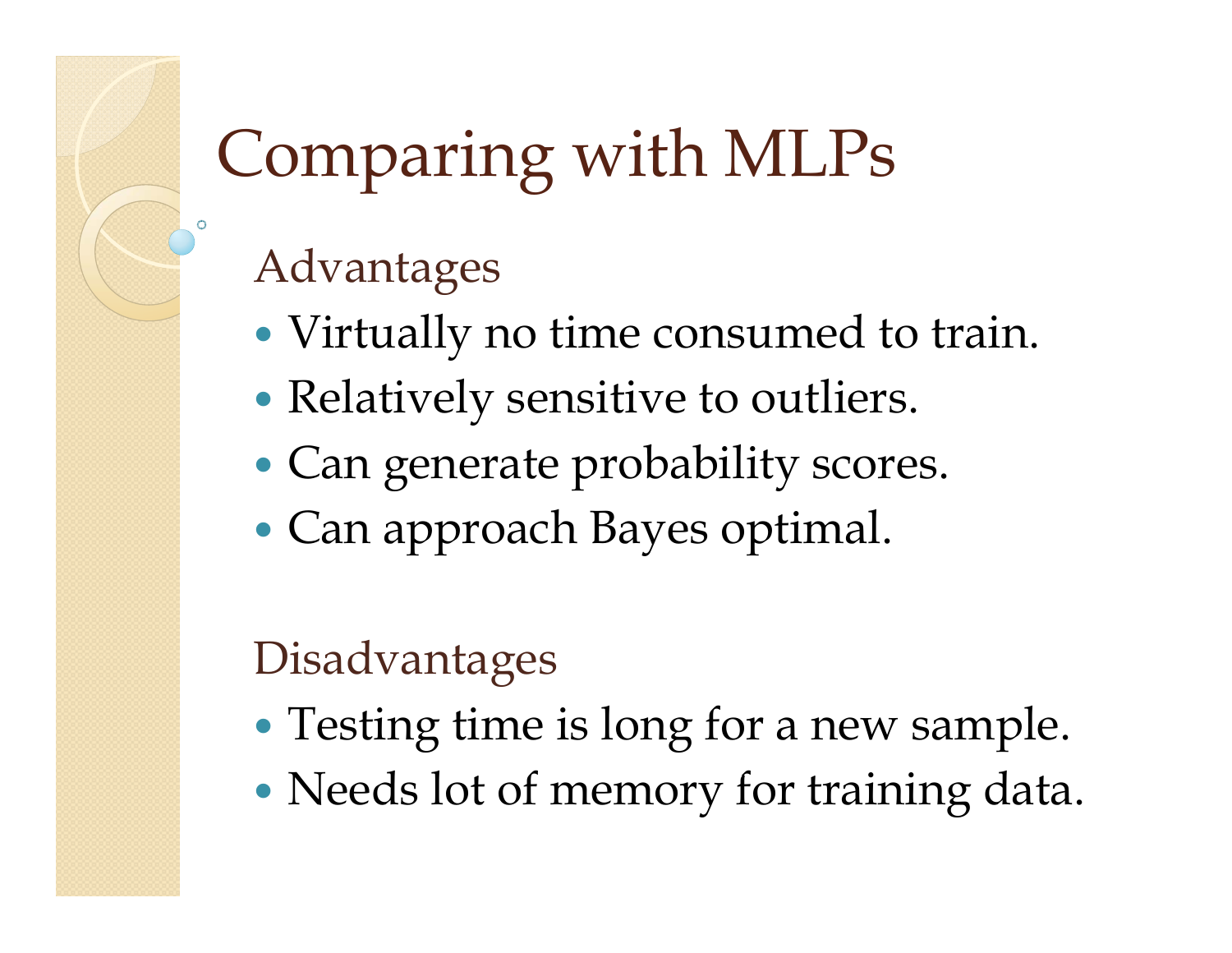#### Smoothing effect ( σ )



#### Nature of the PDF varies as we change σ.

- Small σ creates distinct modes
- Larger σ allows interpolation between points
- Very Large σ approximate PDF to Gaussian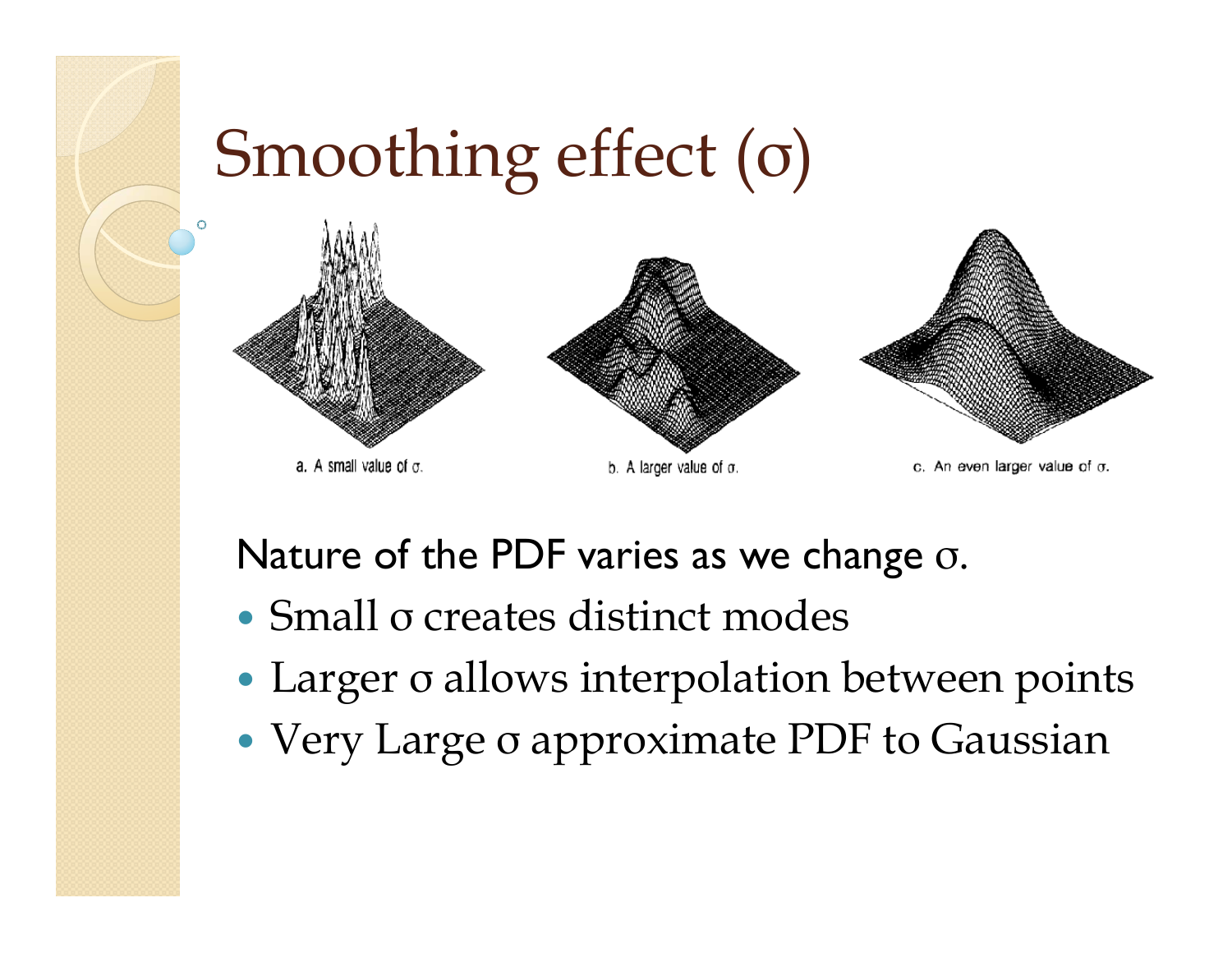### So how do we choose σ?

- neither limiting case σ Æ0 or σ Æ **∞** is optimal.
- No of neighbors to average should depend on the densit y of training samples



- Easy to find in practice, also low effect on error rate.
- Graph shows that any σ value between 4-10 gives close to optimal results.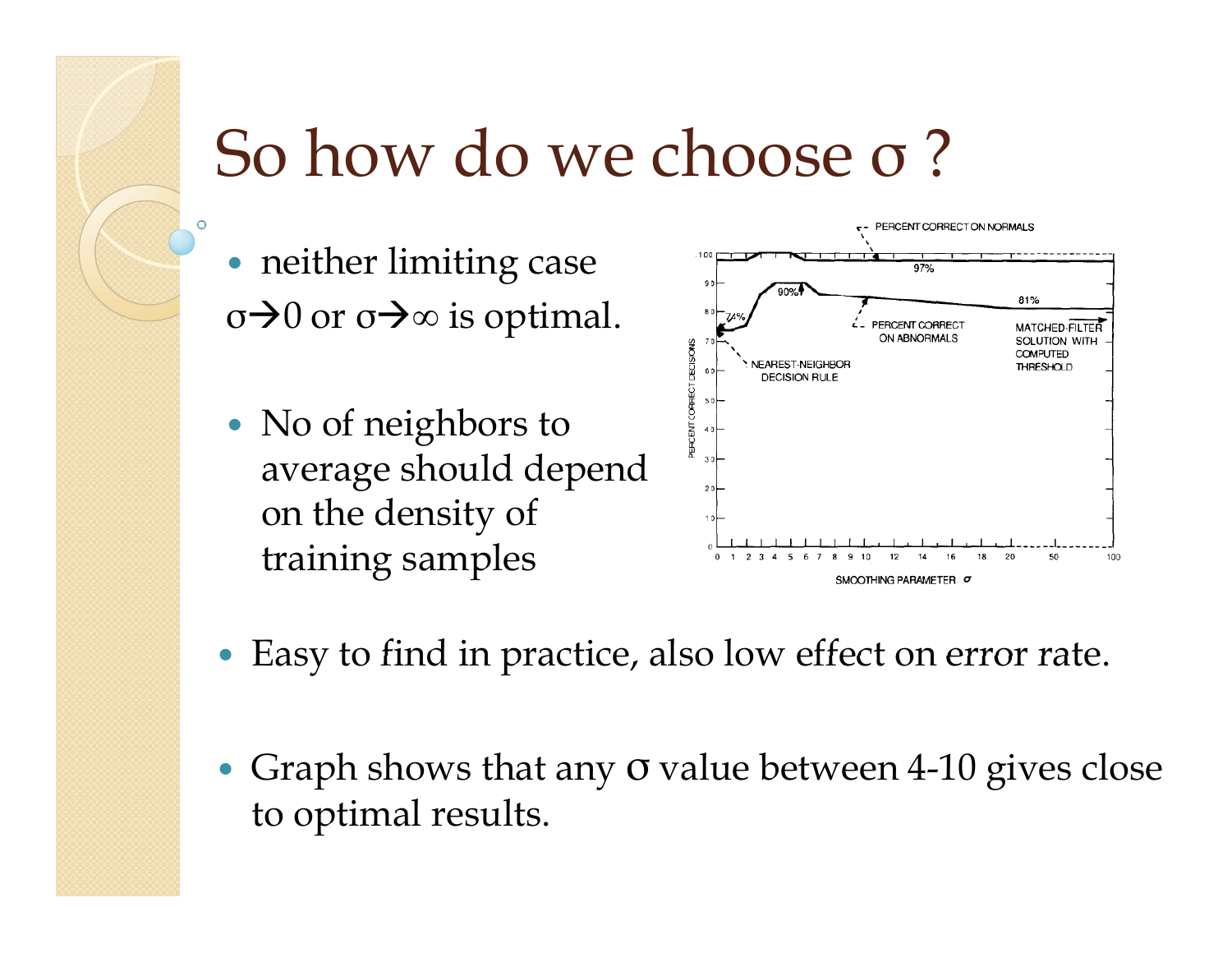### **Further Modifications**

#### Alternate estimators

- Use Alternate univariant kernels
- Causes changes in activation function
- But returns same optimal result

#### **Associative Memory**

- Maximize PDF to estimate unknown input variable.
- For more than one unkown variable used a generalized global PDF  $f(X')$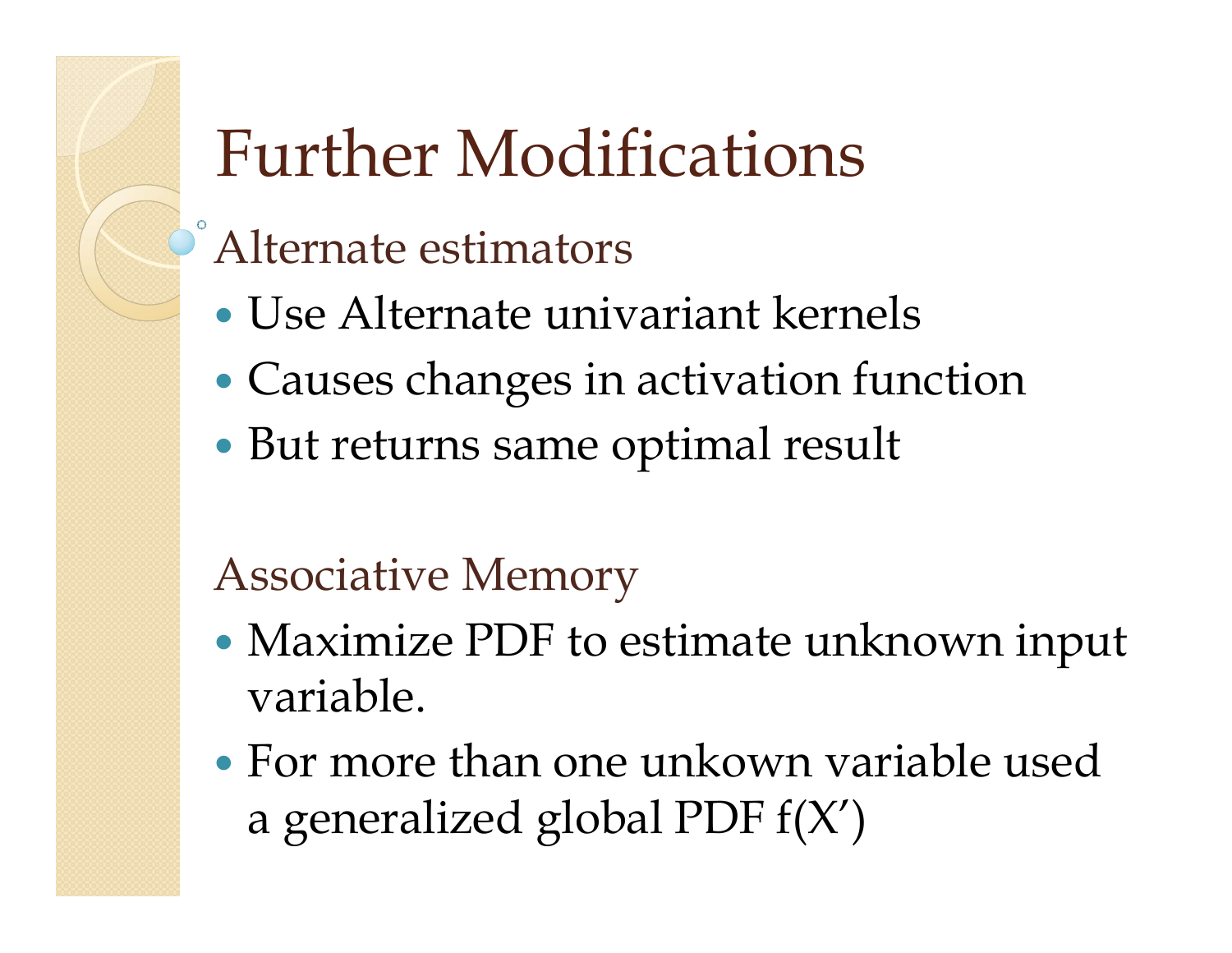# Recent Applications of PNNs

- *Ship Identification Using Probabilistic Neural Networks (PNN)* by LF Araghi, Proceedings of IMECS
- *Application of Probabilistic Neural Network Model in <sup>E</sup> l ti f W <sup>t</sup> Q lit Eva luation of Wa ter Quality* b Ch j Zh y Changjun Zhu, Zhenchun Hao, Environmental Science and Information
- A probabilistic neural network for earthquake magnitude *prediction* by H Adeli, Neural Networks Vol 22
- <u>Detection of Resistivity for Antibiotics by Probabilistic</u> *Neural Networks* by Fatma Budak and Elif Derya, Journal of Medical Systems